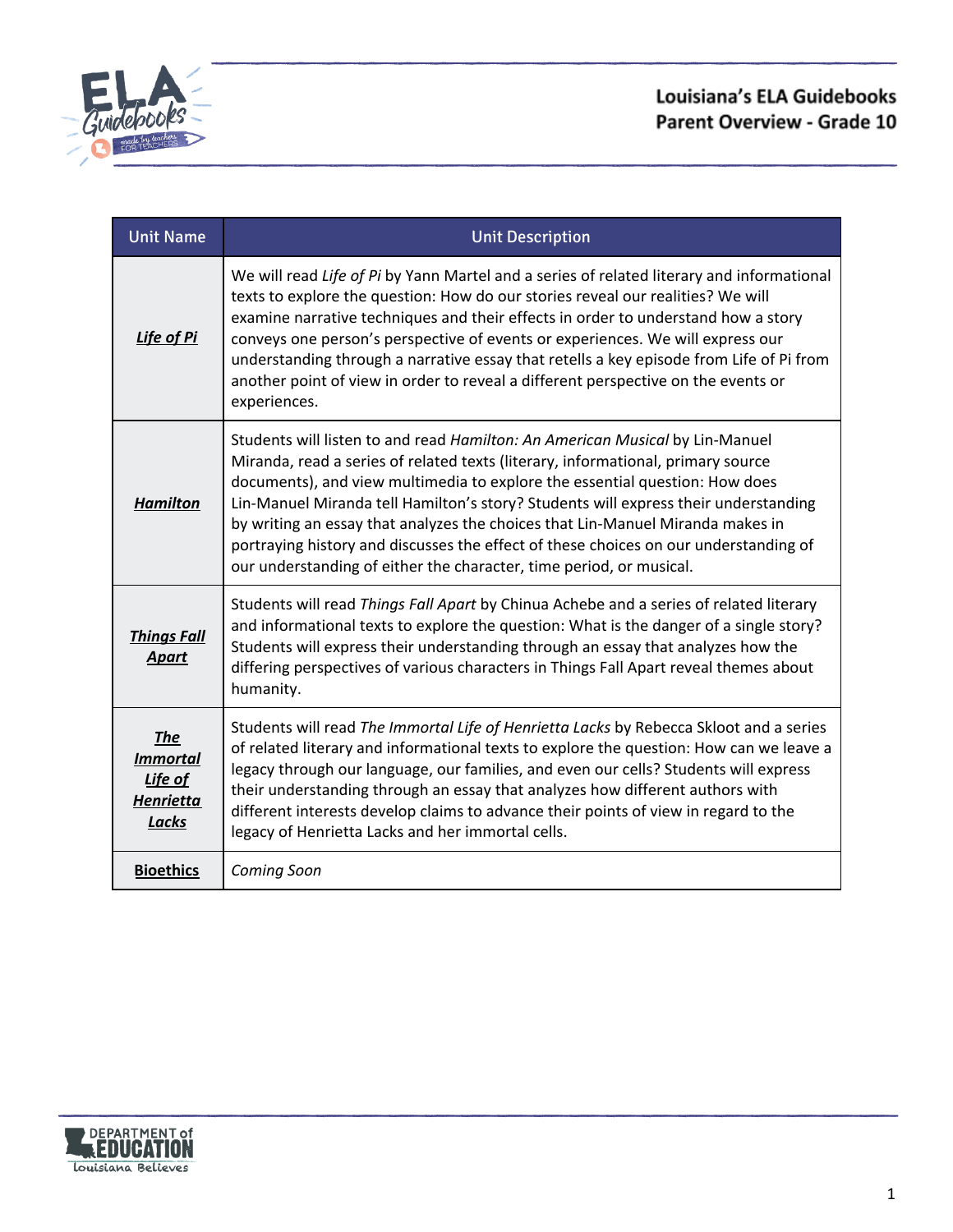

## <span id="page-1-0"></span>**Life of Pi**

### **About this Unit**

By the end of this unit, your student will have read *Life of Pi* by Yann Martel and a series of related literary, informational, and primary sources to explore the following question: How do our stories reveal our realities? Students will express their understanding through a narrative essay.

The main text they will read in this unit is *Life of Pi* by Yann Martel which tells the story of a young man who survives a harrowing shipwreck and months in a lifeboat with a Bengal tiger named RIchard Parker. Throughout this unit students will examine narrative techniques and their effects. At the end of the unit, students will be asked to write a narrative essay retelling a key episode from *Life of Pi* from another point of view.

#### **Unit Texts**

In this unit, students will read the following texts:

- *Life of Pi* by Yann Martel
- "Is Your Reality Real?: The Dual Existence of Hobbes in 'Calvin and Hobbes'" by Kira Lyle
- "Who Can You Trust? Unreliable Narrators" by Annie Matthews and Andrew Matthews
- "What Animals Need" from *Animals Make Us Human* by Temple Grandin
- "Zoos" from *Animals Make Us Human* by Temple Grandin
- Excerpt from "Tiger for Malgudi" by R. K. Narayan
- Religion by History.com
- "The Open Boat" by Stephen Crane
- The Five Major World Religions TED-Ed Video by John Bellaimey
- "Life of Pi (alternate ending)" [Tweet] by Bill Watterson

#### **Possible Supports**

#### **Support for Background Knowledge**

Students might need extra support with the content and texts before starting the unit. See the support suggestions in the teaching notes for the unit.

#### **Support for Reading**

Students who are still learning English may need to use native language to English dictionaries/translators, native language texts (when available) and other supports to make the texts more accessible. They will need more time to read the texts.

#### **Support for Organization**

If students struggle with organization, you should

- $\bullet$  consider printing and using a self-monitoring checklist<sup>1</sup> to help them stay on task;
- $\bullet$  consider creating or asking students to help you create a daily or weekly to-do list<sup>2</sup> to help them stay on task and

<sup>&</sup>lt;sup>2</sup> <https://web.uri.edu/teachonline/the-power-of-to-do-lists/>



<sup>1</sup> <https://goalbookapp.com/toolkit/v/strategy/self-monitoring>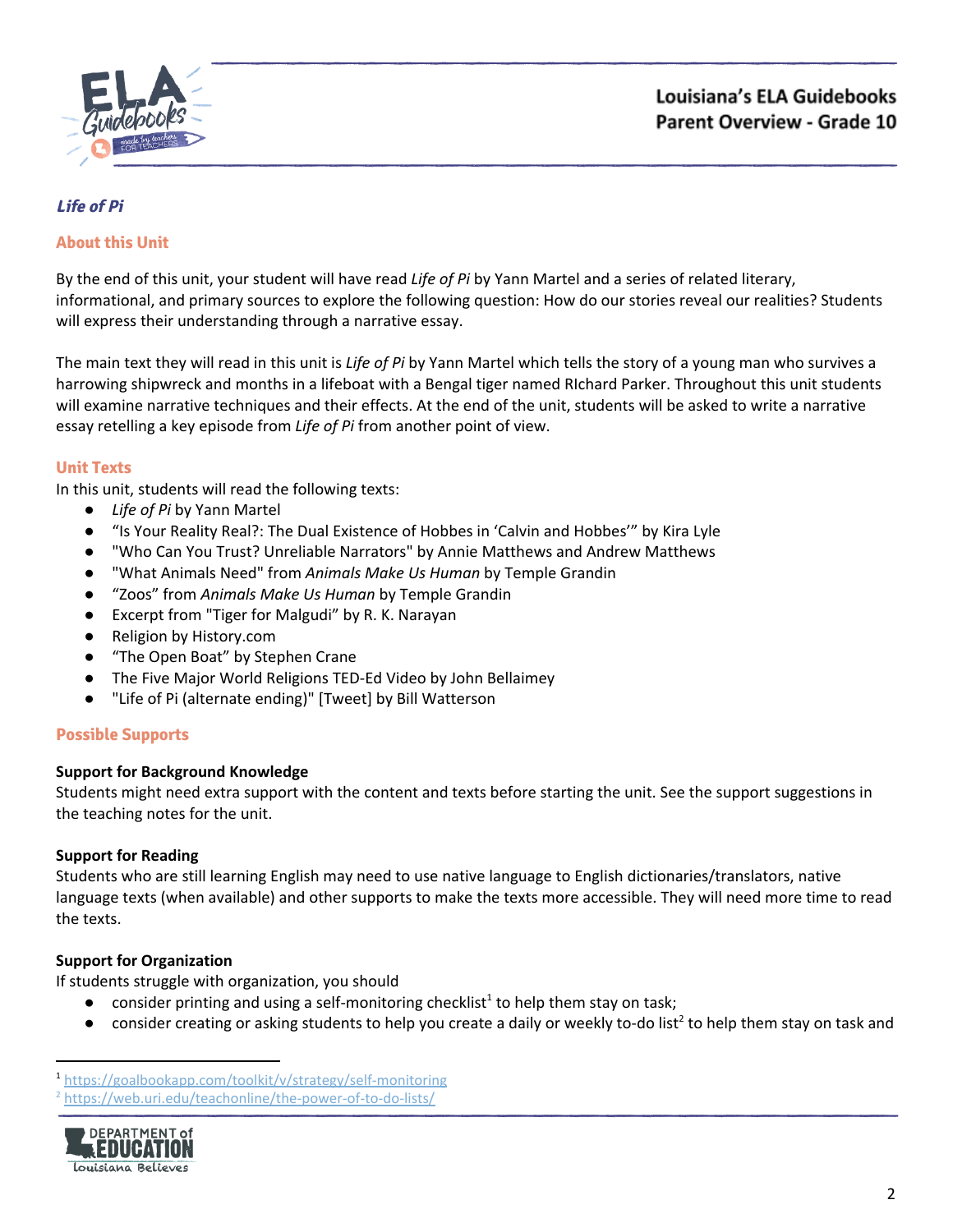

understand their responsibilities each day for school and at home;

- $\bullet$  consider visual/pictorial directions<sup>3</sup> to help them understand what they should be doing at certain times throughout the day;
- provide clear, realistic expectations for the recommended duration of work sessions, and break assignments into manageable work periods with suggested break times throughout materials to support student needs; and/or
- $\bullet$  provide visual support like social stories<sup>4</sup> and choice boards to reinforce expectations and support communication.

## **Support for Writing**

If your student struggles to write, you should

- consider using tools such as [transitions,](https://learnzillion.com/documents/157894/) grades 9-12, evidence [sentence](https://learnzillion.com/documents/157867/) starters, grades 7-12, and [organizational](https://learnzillion.com/resources/116858/) [frames](https://learnzillion.com/resources/116858/). If you are unsure of how to use these tools, you should request a telephone conference with the student's teacher for additional guidance.
- consider allowing students to respond orally while you write down their responses, **if they qualify for an accommodation of transcribed answers**; and/or
- **●** consider having students write in their native language if English is not their first language, then translate their written responses into English on another day.

<sup>3</sup> <https://catapultlearning.com/2016/05/17/using-visual-supports-for-students-with-developmental-disabilities/>

<sup>4</sup> <http://www.researchautism.net/interventions/168/social-stories-and-autism?print=1>

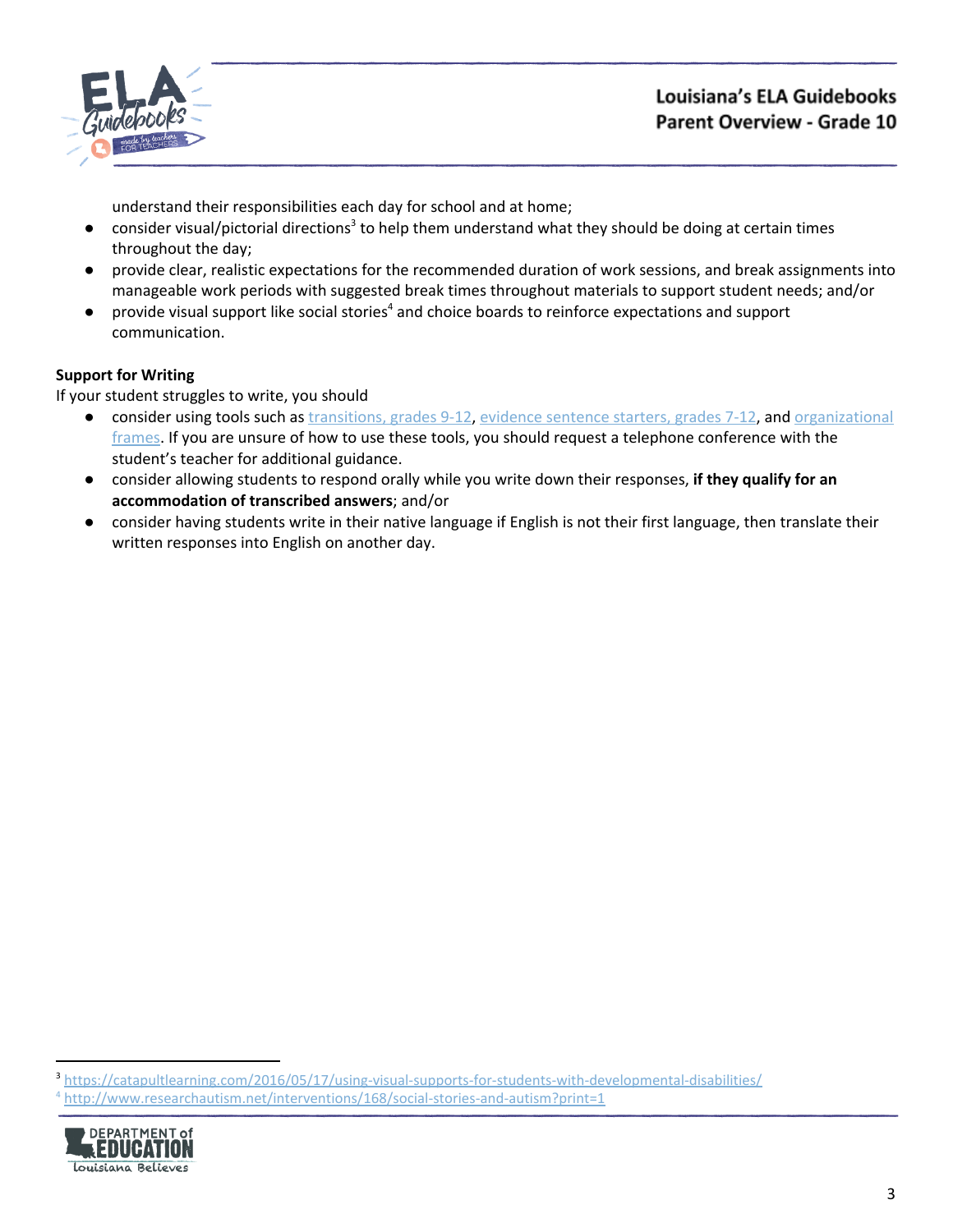

#### <span id="page-3-0"></span>**Hamilton**

### **About this Unit**

By the end of this unit, your student will have read and listened to *Hamilton: An American Musical* by Lin-Manuel Miranda and a series of related literary, informational, and primary sources to explore the following question: How does Lin-Manuel Miranda tell Hamilton's story? Students will express their understanding through a literary analysis.

The main text they will read in this unit is *Hamilton: An American Musical* by Lin-Manuel Miranda which tells the story of American Founding Father Alexander Hamilton. Throughout this unit students will examine ways in which Lin-Manuel made decisions about information to emphasize, deprioritize, or leave out when depicting Hamilton through primary and secondary sources. At the end of the unit, students will be asked to write a literary analysis to answer the questions: How does Miranda both accurately and inaccurately portray history within the musical *Hamilton*? How do these choices in portrayal impact the reader or listener's understanding of either the character, time period, or musical?

### **Unit Texts**

In this unit, students will read the following texts:

- "Lin-Manuel Miranda Performs at the White House Poetry Jam" by Lin-Manuel Miranda
- 70th Annual Tony Awards 'Hamilton' by 70th Annual Tony Awards
- "The Battle Over the Creation of a National Bank" by Middlemarch Films, Inc.
- Fightin' Words, or "Who are you calling a puppy?" by Joanne Freeman
- "Alexander Hamilton" by Lin-Manuel Miranda
- "Aaron Burr, Sir" by Lin-Manuel Miranda
- "My Shot" by Lin-Manuel Miranda
- "The Schuyler Sisters" by Lin-Manuel Miranda
- "Right Hand Man" by Lin-Manuel Miranda
- "A Winter's Ball" by Lin-Manuel Miranda
- "Helpless" by Lin-Manuel Miranda
- "Satisfied" by Lin-Manuel Miranda
- "Wait For It" by Lin-Manuel Miranda
- "Stay Alive" by Lin-Manuel Miranda
- "Ten Duel Commandments" by Lin-Manuel Miranda
- "Guns & Ships" by Lin-Manuel Miranda
- "Nonstop" by Lin-Manuel Miranda
- "Cabinet Battle #1" by Lin-Manuel Miranda
- "The Room Where It Happens" by Lin-Manuel Miranda
- "One Last Time" by Lin-Manuel Miranda
- "The Election of 1800" by Lin-Manuel Miranda
- "Your Obedient Servant" by Lin-Manuel Miranda
- "The World Was Wide Enough" by Lin-Manuel Miranda
- "Who Lives, Who Dies, Who Tells Your Story?" by Lin-Manuel Miranda
- From Alexander Hamilton to The Royal Danish American Gazette, 6 September 1772 by Alexander Hamilton
- From Alexander Hamilton to John Jay, [14 March 1779] by Alexander Hamilton

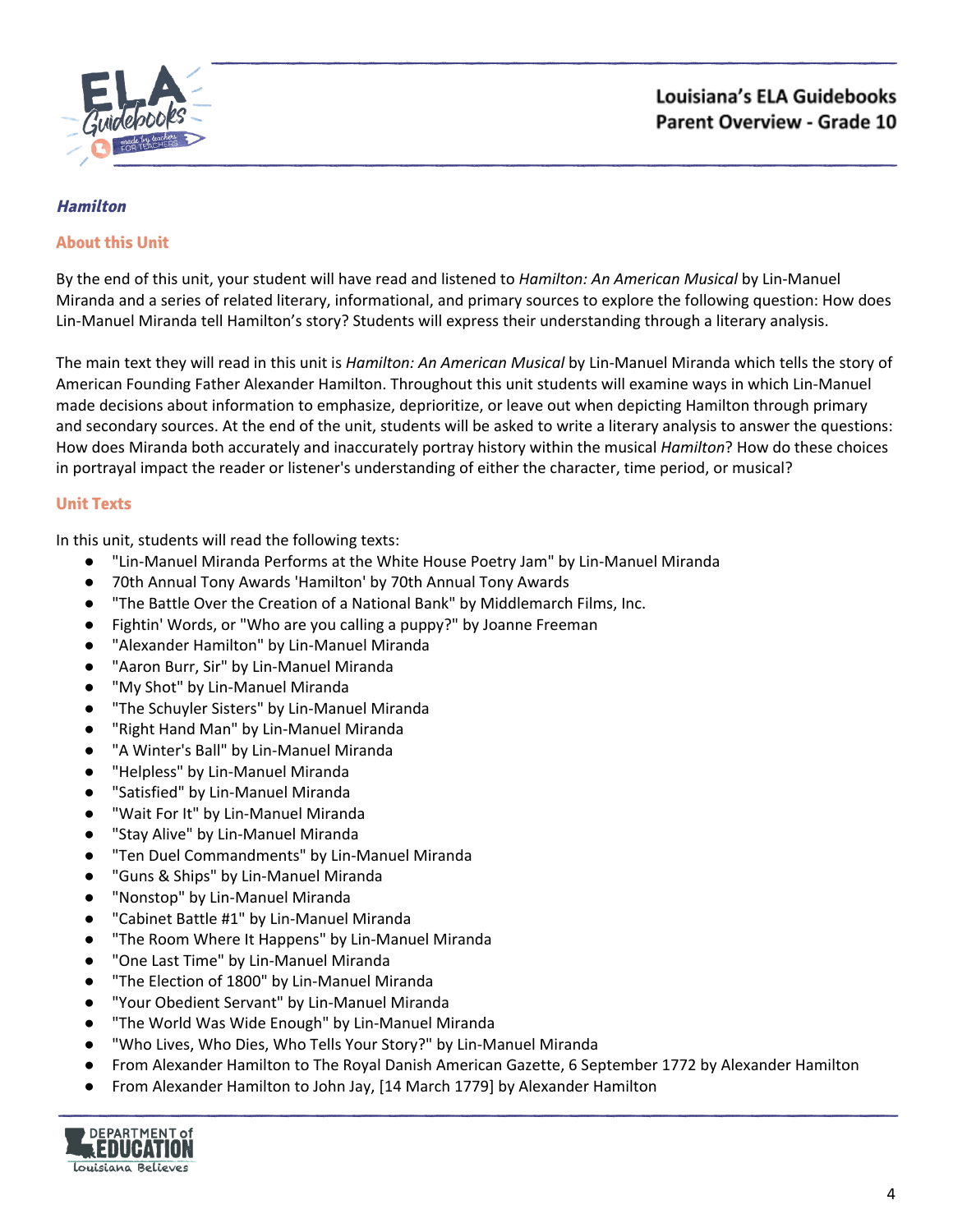

- From Abigail Adams to John Adams, 31 March 1776 by Abigail Adams
- John Adams to Abigail Adams, 14 April 1776 by John Adams
- Excerpts from *Alexander Hamilton* by Ron Chernow
- "Washington's Runaway Slave" from The Granite Freeman, Concord, New Hampshire (May 22, 1845) by Thomas H. Archibald
- To Alexander Hamilton from Harrison Gray Otis, 17 December 1800 by Harrison Gray Otis
- From Alexander Hamilton to Harrison Gray Otis, [23 December 1800] by Alexander Hamilton
- "Why Hamilton Has Heat" by Erik Piepenburg
- "Hamilton's America | Hamilton and the Election of 1800" by Great Performances

## **Possible Supports**

### **Support for Background Knowledge**

Students might need extra support with the content and texts before starting the unit. See the support suggestions in the teaching notes for the unit.

## **Support for Reading**

Students who are still learning English may need to use native language to English dictionaries/translators, native language texts (when available) and other supports to make the texts more accessible. They will need more time to read the texts.

## **Support for Organization**

If students struggle with organization, you should

- $\bullet$  consider printing and using a self-monitoring checklist<sup>5</sup> to help them stay on task;
- $\bullet$  consider creating or asking students to help you create a daily or weekly to-do list<sup>6</sup> to help them stay on task and understand their responsibilities each day for school and at home;
- $\bullet$  consider visual/pictorial directions<sup>7</sup> to help them understand what they should be doing at certain times throughout the day;
- provide clear, realistic expectations for the recommended duration of work sessions, and break assignments into manageable work periods with suggested break times throughout materials to support student needs; and/or
- provide visual support like social stories<sup>8</sup> and choice boards to reinforce expectations and support communication.

## **Support for Writing**

If your student struggles to write, you should

- consider using tools such as [transitions,](https://learnzillion.com/documents/157894/) grades 9-12, evidence [sentence](https://learnzillion.com/documents/157867/) starters, grades 7-12, and [organizational](https://learnzillion.com/resources/116858/) [frames](https://learnzillion.com/resources/116858/). If you are unsure of how to use these tools, you should request a telephone conference with the student's teacher for additional guidance.
- consider allowing students to respond orally while you write down their responses, **if they qualify for an**

<sup>8</sup> <http://www.researchautism.net/interventions/168/social-stories-and-autism?print=1>



<sup>5</sup> <https://goalbookapp.com/toolkit/v/strategy/self-monitoring>

<sup>6</sup> <https://web.uri.edu/teachonline/the-power-of-to-do-lists/>

<sup>7</sup> <https://catapultlearning.com/2016/05/17/using-visual-supports-for-students-with-developmental-disabilities/>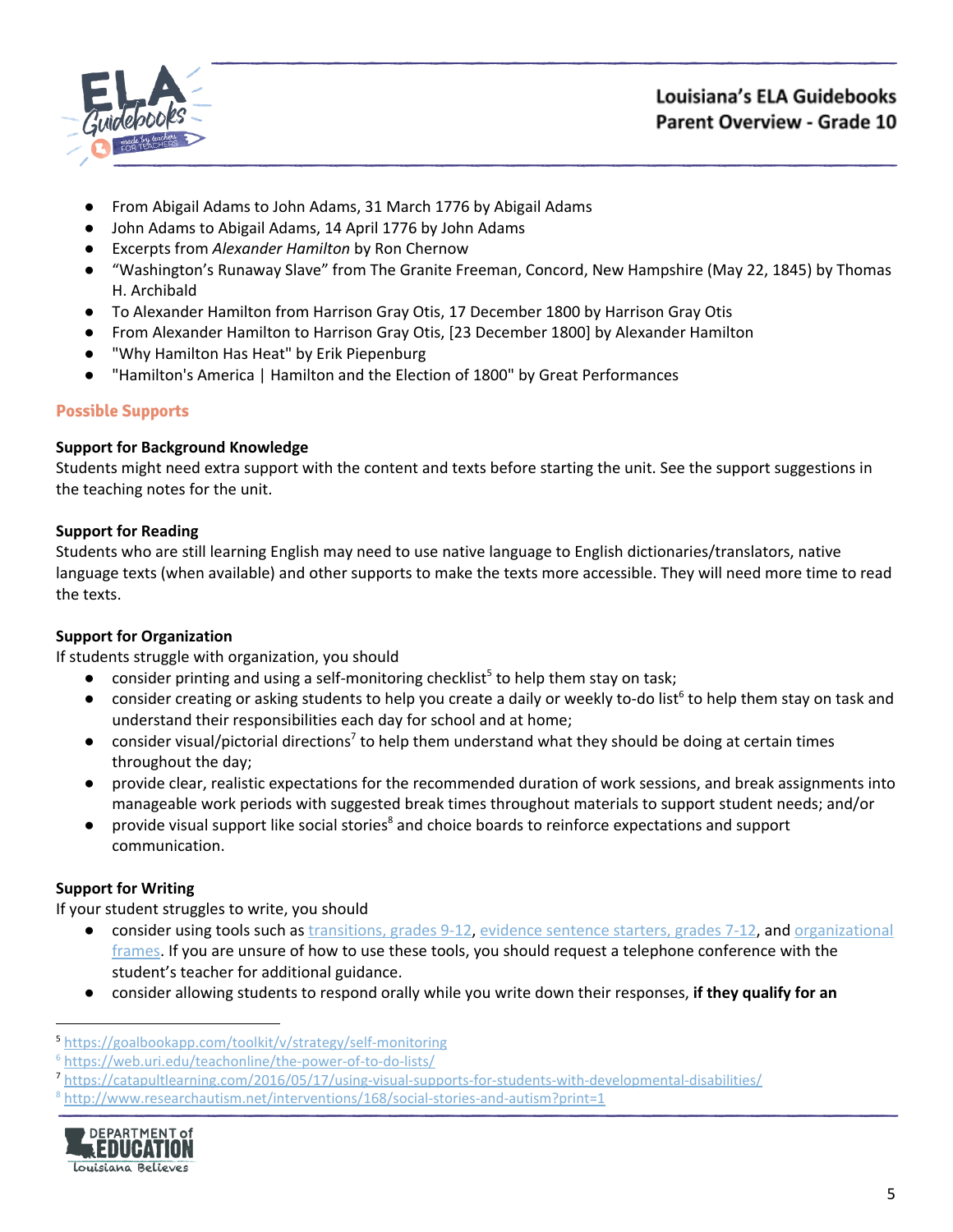

## **accommodation of transcribed answers**; and/or

**●** consider having students write in their native language if English is not their first language, then translate their written responses into English on another day.

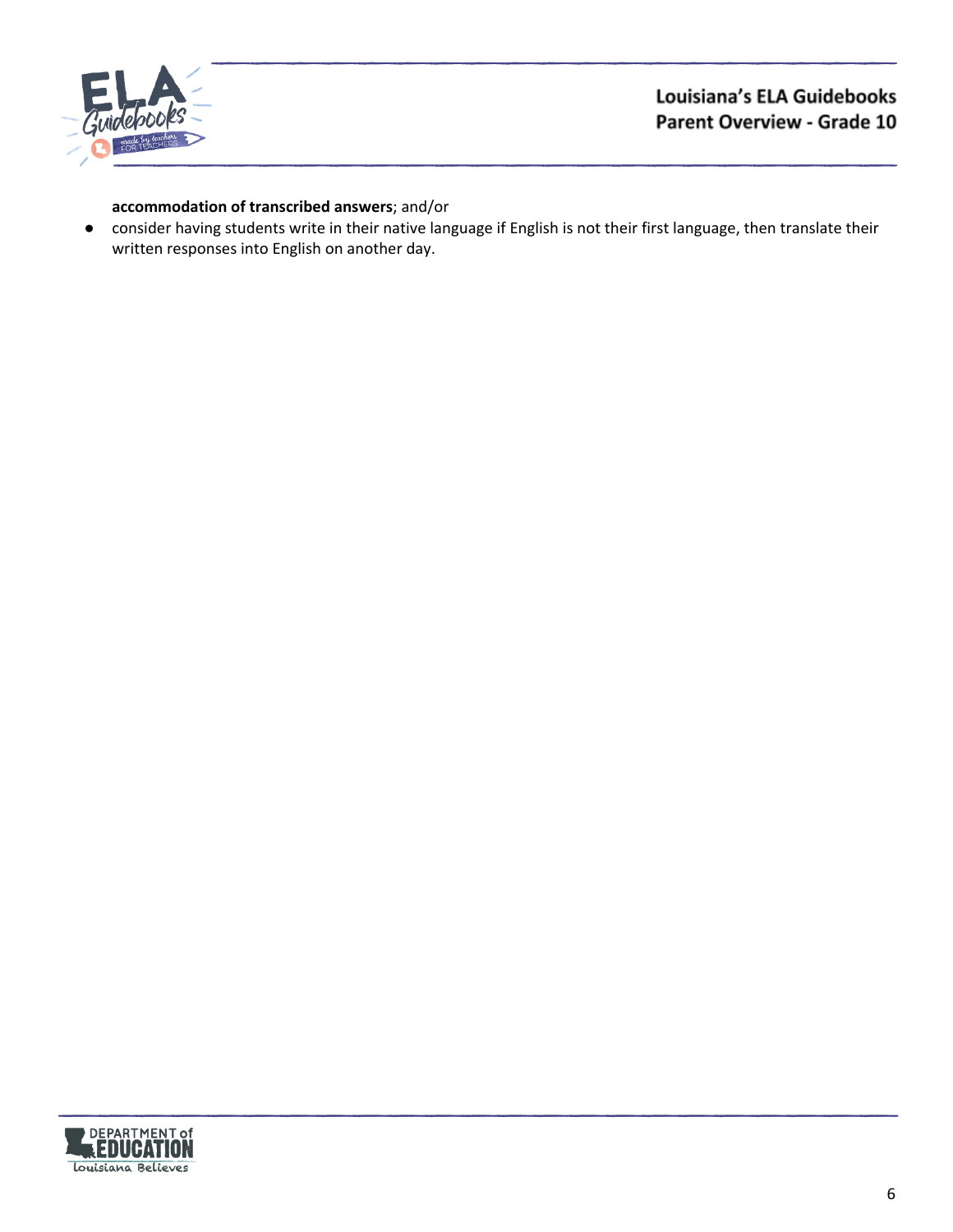

## <span id="page-6-0"></span>**Things Fall Apart**

## **About this Unit**

By the end of this unit, your student will have read *Things Fall Apart* by Chinua Achebe and a series of related literary and informational texts to explore the following question: What is the danger of a single story? Students will express their understanding through a literary analysis.

The main text they will read in this unit is *Things Fall Apart* by Chinua Achebe which explores pre-colonial life in the southeastern part of Nigeria and the arrival of Europeans during the late 19th century. Throughout this unit students will analyze how a secondary character impacts the development of Okonkwo's story. At the end of the unit, students will be asked to write a literary analysis how the differing perspectives of various characters in *Things Fall Apart* reveal themes about humanity.

#### **Unit Texts**

In this unit, students will read the following texts:

- *Things Fall Apart* by Chinua Achebe
- "The Danger of the Single Story" by Chimamanda Ngozi Adichie
- Lines 1-8 from "The White Man's Burden" by Rudyard Kipling
- Page 82 from *Heart of Darkness* by Joseph Conrad
- Excerpts from "Chinua Achebe, The Art of Fiction No. 139" by Jerome Brooks, *Paris Review*
- Excerpts from "An African Voice" by Katie Bacon, *The Atlantic*
- Ancient West African Megacities by ViewPure
- "African Civilizations Map Pre-Colonial"
- "Pre-Colonial Africa" from *Slavery and Remembrance* by Colonial Williamsburg
- "Igbo Land" by Music Africa Awake
- Excerpt from *Ezi Na Ulo: The Extended Family in Igbo Culture* by Victor Chikezie Uchendu
- Minutes 26:53-36:40 from "An Evening with Chinua Achebe" by Library of Congress
- "Overview of Christianity" by Anonymous
- "The Second Coming" by William Butler Yeats
- "Ozymandias" by Percy Bysshe Shelley
- *Homegoing* by Yaa Gyasi
- *Heart of Darkness* by Joseph Conrad
- *And the Mountains Echoed* by Khaled Hosseini
- *Nervous Conditions* by Tsitsi Dangarembga
- *The Poisonwood Bible* by Barbara Kingsolver

#### **Possible Supports**

#### **Support for Background Knowledge**

Students might need extra support with the content and texts before starting the unit. See the support suggestions in the teaching notes for the unit. Some support options are also available in the Distance Learning Guidebook Companion Feedback Guide.

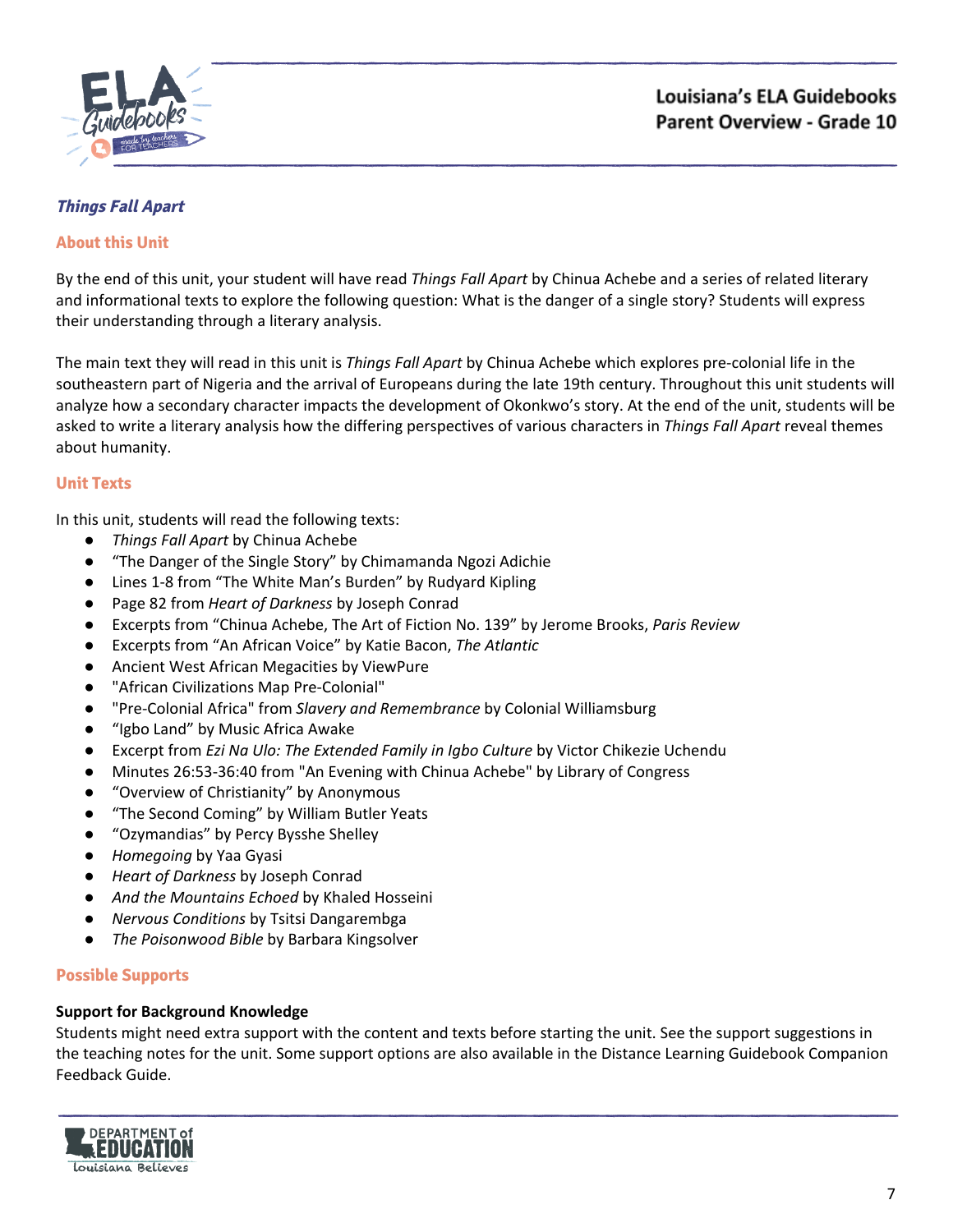

## **Support for Reading**

Students who are still learning English may need to use native language to English dictionaries/translators, native language texts (when available) and other supports to make the texts more accessible. They will need more time to read the texts.

## **Support for Organization**

If students struggle with organization, you should

- $\bullet$  consider printing and using a self-monitoring checklist<sup>9</sup> to help them stay on task;
- $\bullet$  consider creating or asking students to help you create a daily or weekly to-do list<sup>10</sup> to help them stay on task and understand their responsibilities each day for school and at home;
- consider visual/pictorial directions<sup>11</sup> to help them understand what they should be doing at certain times throughout the day;
- provide clear, realistic expectations for the recommended duration of work sessions, and break assignments into manageable work periods with suggested break times throughout materials to support student needs; and/or
- $\bullet$  provide visual support like social stories<sup>12</sup> and choice boards to reinforce expectations and support communication.

## **Support for Writing**

If your student struggles to write, you should

- consider using tools such as [transitions,](https://learnzillion.com/documents/157894/) grades 9-12, evidence [sentence](https://learnzillion.com/documents/157867/) starters, grades 7-12, and [organizational](https://learnzillion.com/resources/116858/) [frames](https://learnzillion.com/resources/116858/). If you are unsure of how to use these tools, you should request a telephone conference with the student's teacher for additional guidance.
- consider allowing students to respond orally while you write down their responses, **if they qualify for an accommodation of transcribed answers**; and/or
- **●** consider having students write in their native language if English is not their first language, then translate their written responses into English on another day.

 $12$  <http://www.researchautism.net/interventions/168/social-stories-and-autism?print=1>



<sup>9</sup> <https://goalbookapp.com/toolkit/v/strategy/self-monitoring>

<sup>&</sup>lt;sup>10</sup> <https://web.uri.edu/teachonline/the-power-of-to-do-lists/>

<sup>11</sup> <https://catapultlearning.com/2016/05/17/using-visual-supports-for-students-with-developmental-disabilities/>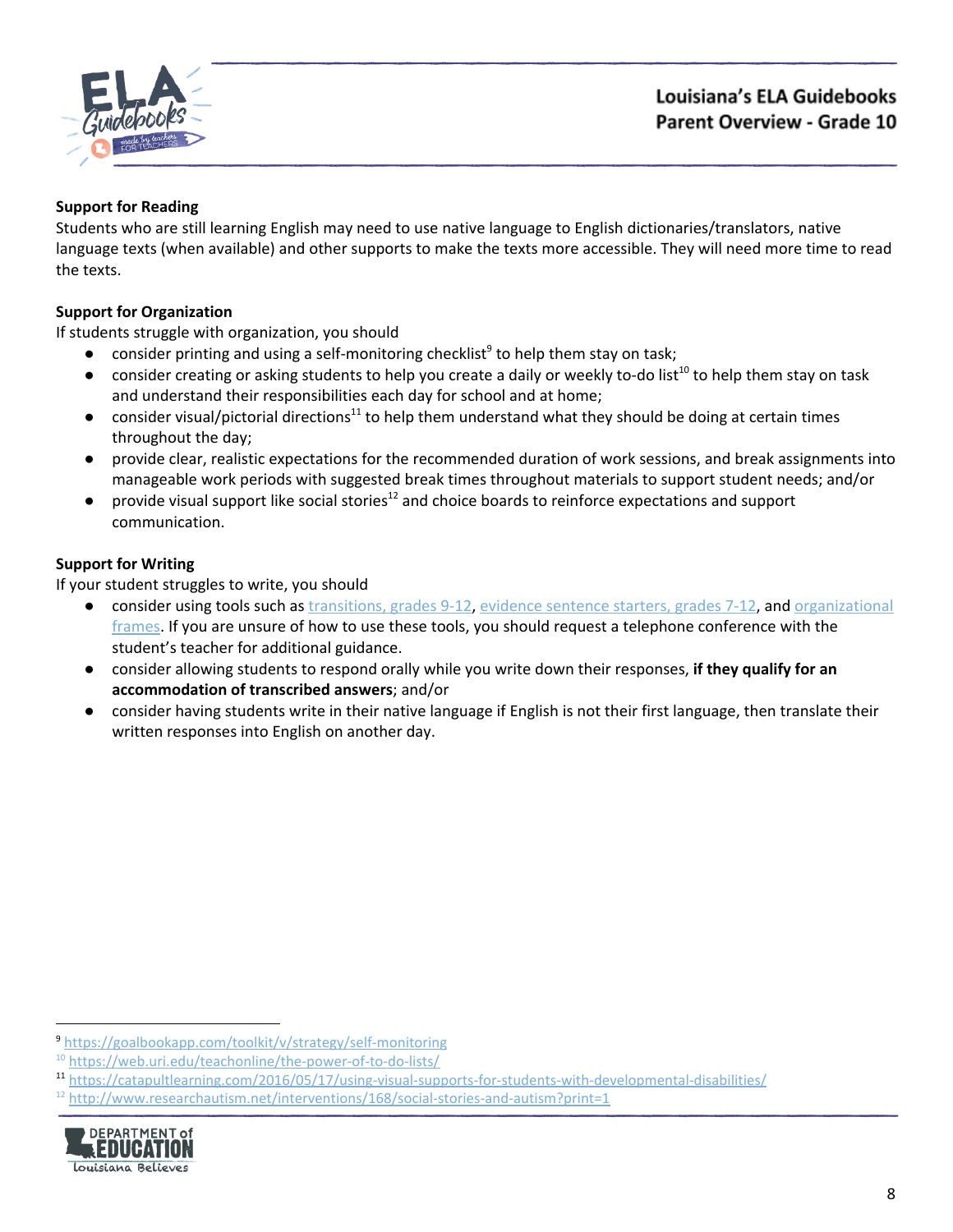

## <span id="page-8-0"></span>**The Immortal Life of Henrietta Lacks**

### **About this Unit**

By the end of this unit, your student will have read *The Immortal Life of Henrietta Lacks* by Rebecca Skloot and a series of related literary and informational texts to explore the following question: How can we leave a legacy through our language, our families, and even our cells? Students will express their understanding through a literary analysis.

The main text they will read in this unit is *The Immortal Life of Henrietta Lacks* by Rebecca Skloot which explores the collision between ethics, race, and medicine; of scientific discovery and faith healing; and of a daughter consumed with questions about the mother she never knew. Throughout this unit students will analyze Skloot's unique use of language to advance a particular point of view on the legacy of Henrietta Lacks. At the end of the unit, students will be asked to write a literary analysis that analyses how different authors with different interests develop claims to advance their points of view in regard to the legacy of Henrietta Lacks and her immortal cells.

### **Unit Texts**

In this unit, students will read the following texts:

- *The Immortal Life of Henrietta Lacks* by Rebecca Skloot
- *The Immortal Life of Henrietta Lacks* film trailer by HBO
- "How to Write About Science" by Rebecca Skloot
- "How to Write About an Event in History" by Rebecca Skloot
- "Rebecca Skloot: How Fannie Flagg and Hurricane Carter Shaped The Immortal Life of Henrietta Lacks" by Rebecca Skloot
- "Everyday Use" by Alice Walker
- "Women" by Alice Walker
- "'Immortal Cells', Moral Issues" by Ruth R. Faden
- "AP WAS THERE: Black Men Untreated in Tuskegee Syphilis Study" by Jean Heller
- "Paying Patients for Their Tissue: The Legacy of Henrietta Lacks" by Robert D. Truog, Aaron S. Kesselheim, and Steven Joffe
- "Letting Your Personal Health Information Be Used and Shared for Research" by NIH
- "The Paradox of Science and Privacy" by Michael White
- "Henrietta Lacks, HeLa Cells, and Cell Culture Contamination" by Brendan P. Lucey, MD, Walter A. Nelson-Rees, PhD, and Grover M. Hutchins, MD
- "Your Cells. Their Research. Your Permission?" by Rebecca Skloot
- "No, Donating Your Leftover Tissue to Research Is Not Like Letting Someone Rifle Through Your Phone" by Michelle Meyer
- *Henrietta Lacks (HeLa): The Mother of Modern Medicine* by Kadir Nelson
- "HeLa" by L. Lamar Wilson

#### **Possible Supports**

#### **Support for Background Knowledge**

Students might need extra support with the content and texts before starting the unit. See the support suggestions in the teaching notes for the unit.

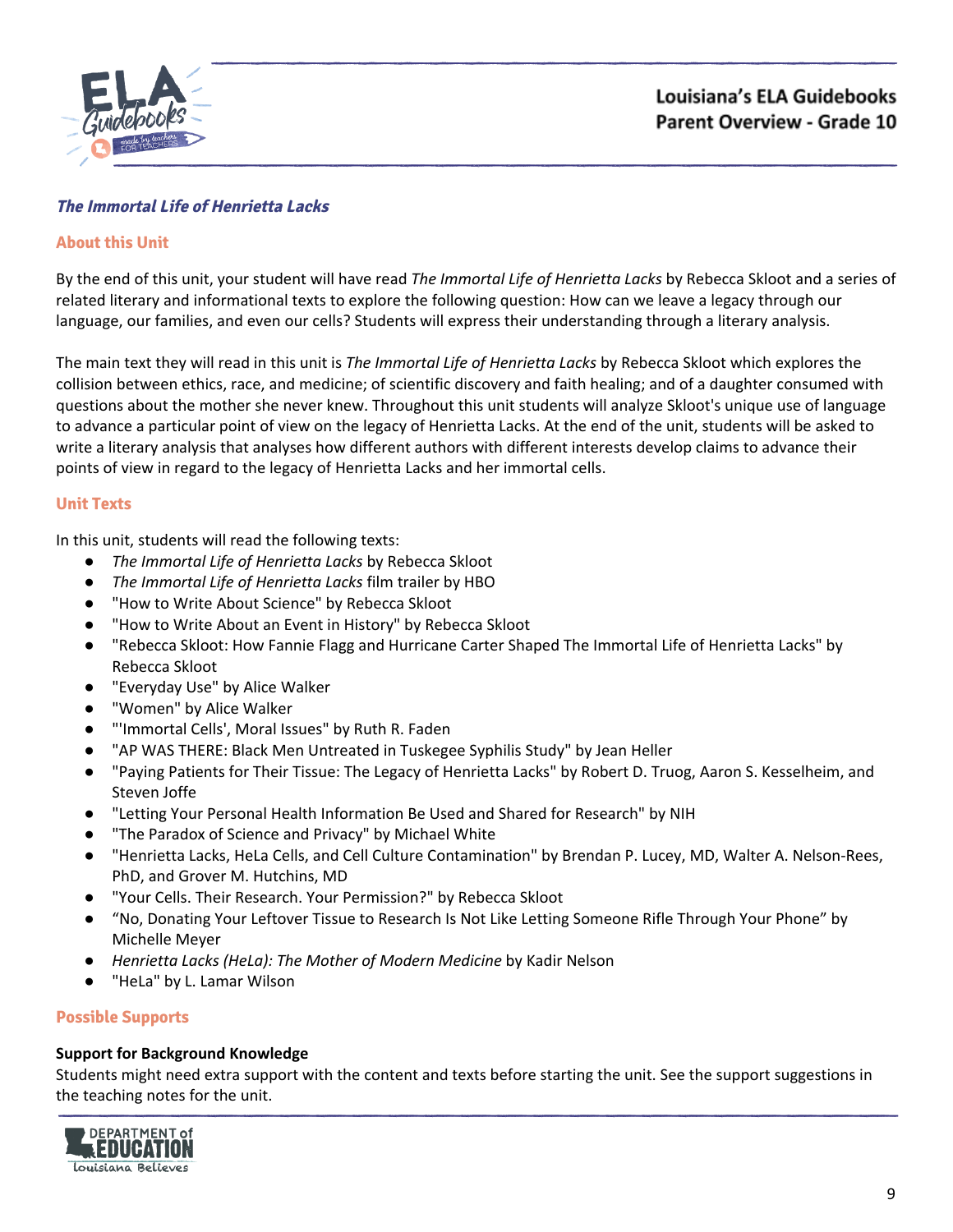

## **Support for Reading**

A downloadable audio recording of *The Immortal Life of Henrietta Lacks* is available at: [https://www.audible.com/pd/The-Immortal-Life-of-Henrietta-Lacks-Audiobook/B0035FVJQQ?qid=1596746414&sr=1-1](https://www.audible.com/pd/The-Immortal-Life-of-Henrietta-Lacks-Audiobook/B0035FVJQQ?qid=1596746414&sr=1-1&ref=a_search_c3_lProduct_1_1&pf_rd_p=e81b7c27-6880-467a-b5a7-13cef5d729fe&pf_rd_r=7Q9PXXTTSHK30JZD79WH) [&ref=a\\_search\\_c3\\_lProduct\\_1\\_1&pf\\_rd\\_p=e81b7c27-6880-467a-b5a7-13cef5d729fe&pf\\_rd\\_r=7Q9PXXTTSHK30JZD79W](https://www.audible.com/pd/The-Immortal-Life-of-Henrietta-Lacks-Audiobook/B0035FVJQQ?qid=1596746414&sr=1-1&ref=a_search_c3_lProduct_1_1&pf_rd_p=e81b7c27-6880-467a-b5a7-13cef5d729fe&pf_rd_r=7Q9PXXTTSHK30JZD79WH) [H.](https://www.audible.com/pd/The-Immortal-Life-of-Henrietta-Lacks-Audiobook/B0035FVJQQ?qid=1596746414&sr=1-1&ref=a_search_c3_lProduct_1_1&pf_rd_p=e81b7c27-6880-467a-b5a7-13cef5d729fe&pf_rd_r=7Q9PXXTTSHK30JZD79WH)

Students who are still learning English may need to use native language to English dictionaries/translators, native language texts (when available) and other supports to make the texts more accessible. They will need more time to read the texts.

## **Support for Organization**

If students struggle with organization, you should

- $\bullet$  consider printing and using a self-monitoring checklist<sup>13</sup> to help them stay on task;
- $\bullet$  consider creating or asking students to help you create a daily or weekly to-do list<sup>14</sup> to help them stay on task and understand their responsibilities each day for school and at home;
- $\bullet$  consider visual/pictorial directions<sup>15</sup> to help them understand what they should be doing at certain times throughout the day;
- provide clear, realistic expectations for the recommended duration of work sessions, and break assignments into manageable work periods with suggested break times throughout materials to support student needs; and/or
- $\bullet$  provide visual support like social stories<sup>16</sup> and choice boards to reinforce expectations and support communication.

## **Support for Writing**

If your student struggles to write, you should

- consider using tools such as [transitions,](https://learnzillion.com/documents/157894/) grades 9-12, evidence [sentence](https://learnzillion.com/documents/157867/) starters, grades 7-12, and [organizational](https://learnzillion.com/resources/116858/) [frames](https://learnzillion.com/resources/116858/). If you are unsure of how to use these tools, you should request a telephone conference with the student's teacher for additional guidance.
- consider allowing students to respond orally while you write down their responses, **if they qualify for an accommodation of transcribed answers**; and/or
- **●** consider having students write in their native language if English is not their first language, then translate their written responses into English on another day.

 $16$  <http://www.researchautism.net/interventions/168/social-stories-and-autism?print=1>



<sup>13</sup> <https://goalbookapp.com/toolkit/v/strategy/self-monitoring>

<sup>&</sup>lt;sup>14</sup> <https://web.uri.edu/teachonline/the-power-of-to-do-lists/>

<sup>15</sup> <https://catapultlearning.com/2016/05/17/using-visual-supports-for-students-with-developmental-disabilities/>